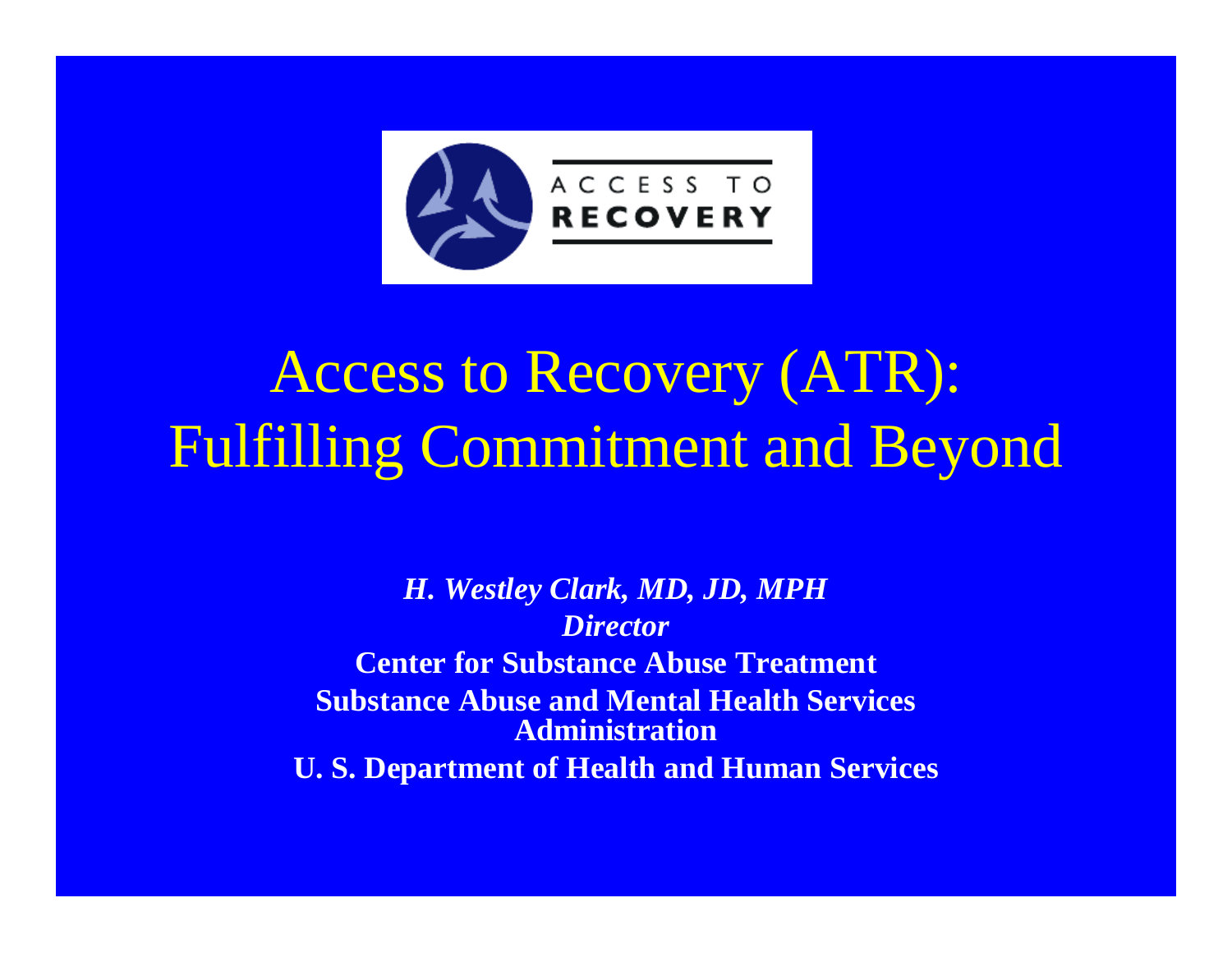### Status of the ATR Program: Fulfilling the Commitment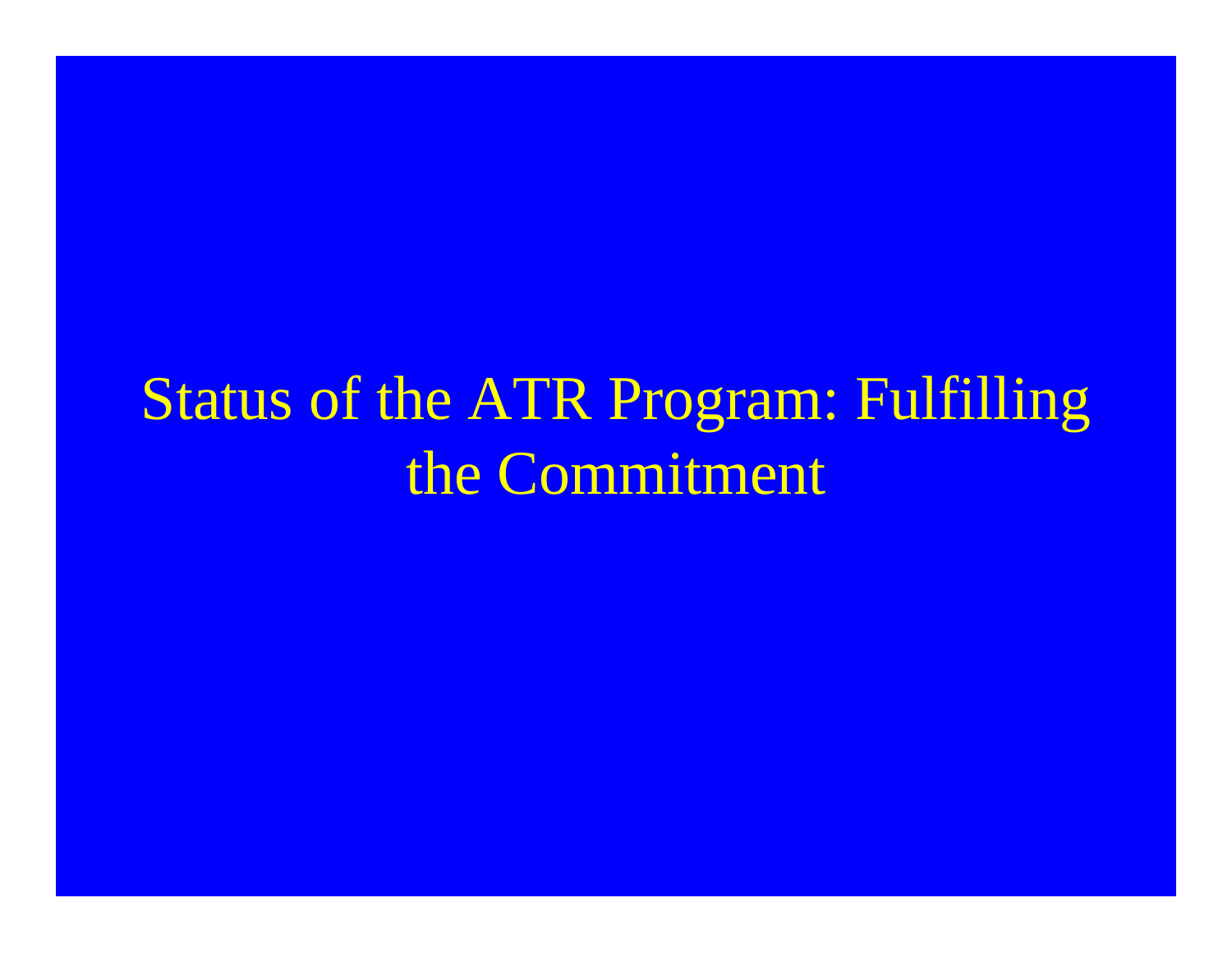Clients receive genuine, free choice treatment and recovery support provider

- Evidenced by number of clients seen
- Evidenced by enhanced treatment networks
- Developed client eligibility determinations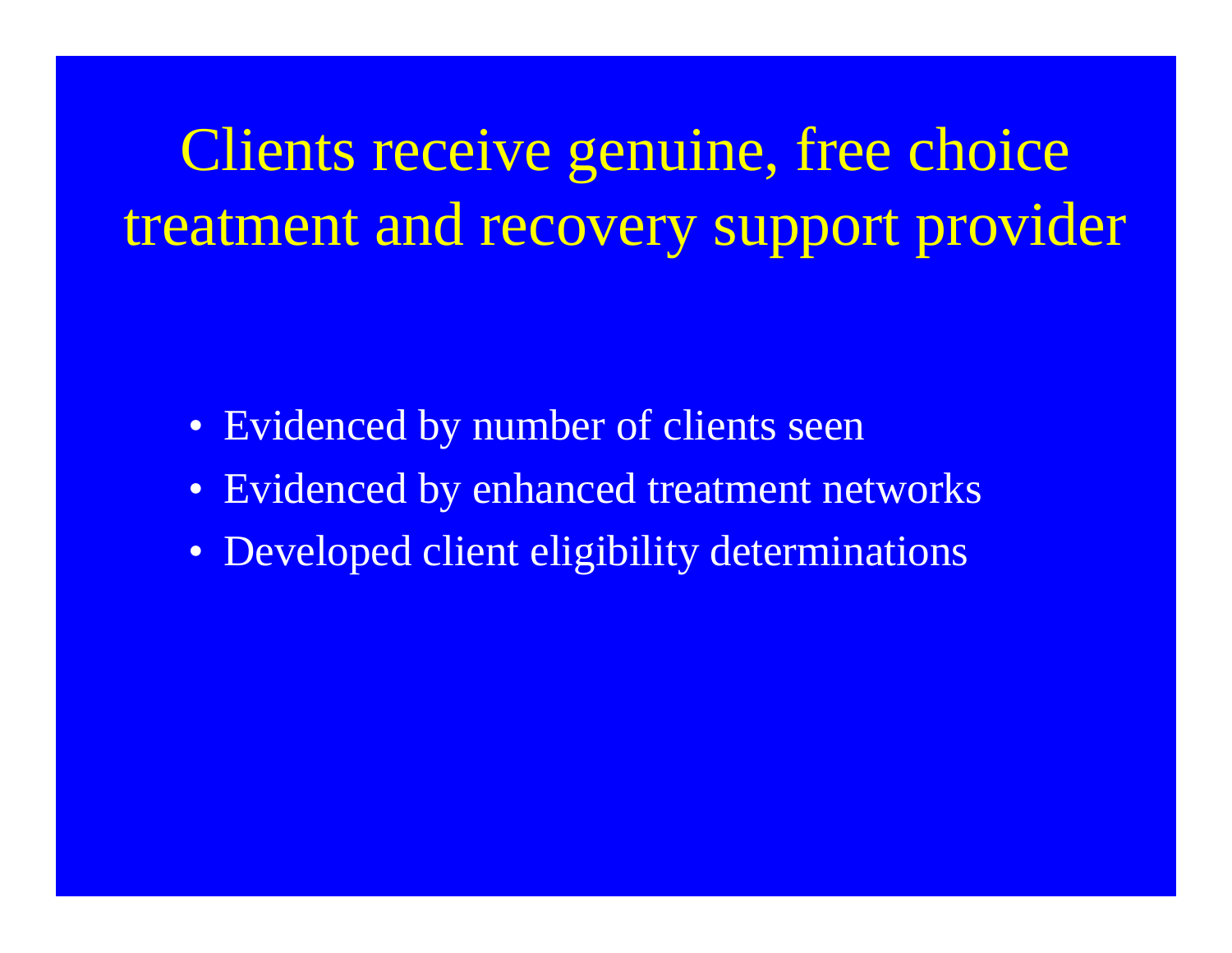## Infrastructure to support a voucher system

- Systems track and measure performance and ensure accountability
- Monitors program implementation to prevent fraud, waste, and abuse
- Developed quality improvement activities including TA and training to recruit, engage and sustain provider networks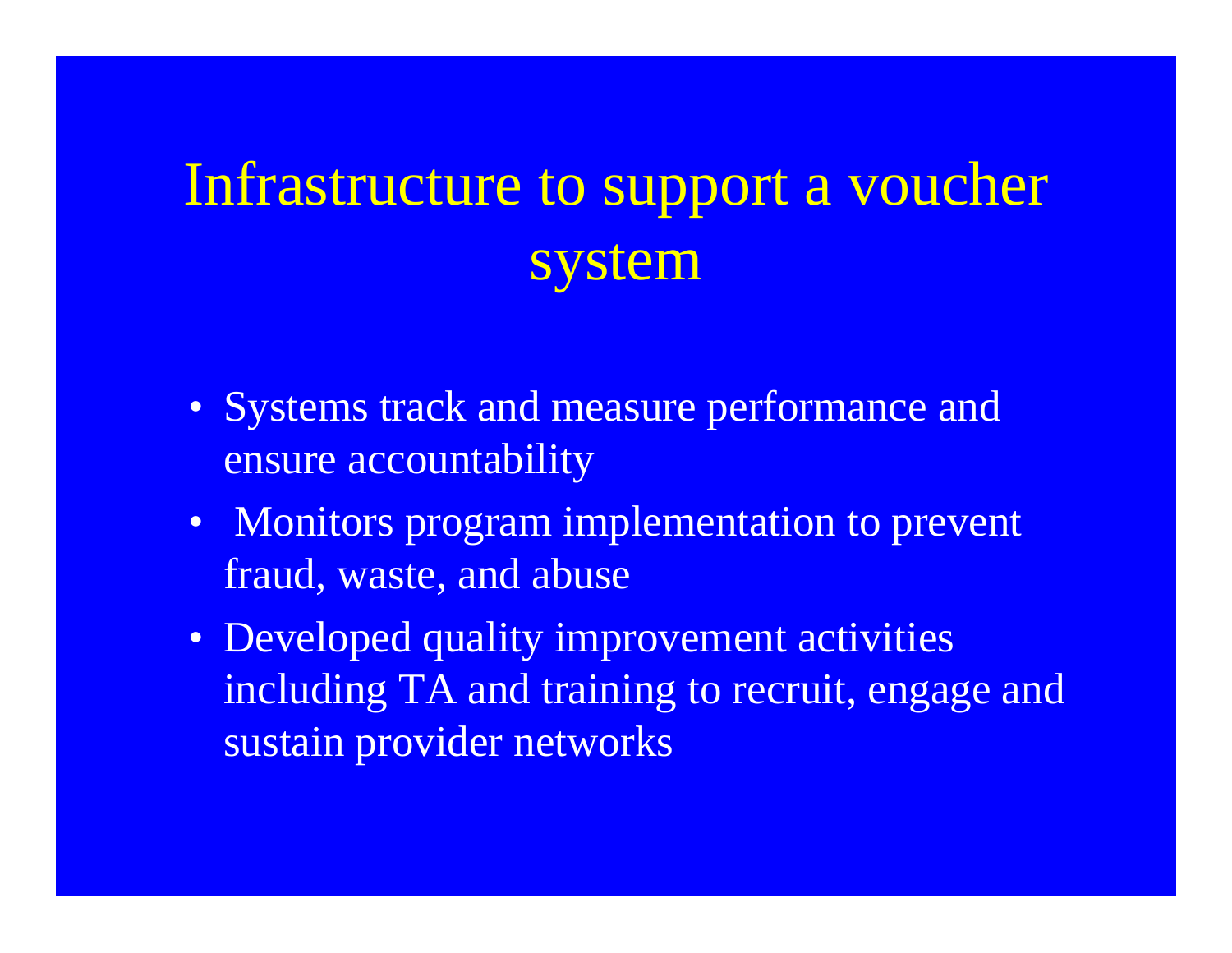Facilitated cooperation between treatment and recovery support programs

- Communities and providers deliver effective treatment and recovery support services
- Developed provider eligibility determinations
- Developed network of providers
- Achieved cost-effectiveness and successful outcomes for the largest number of people
- Closed Treatment Gaps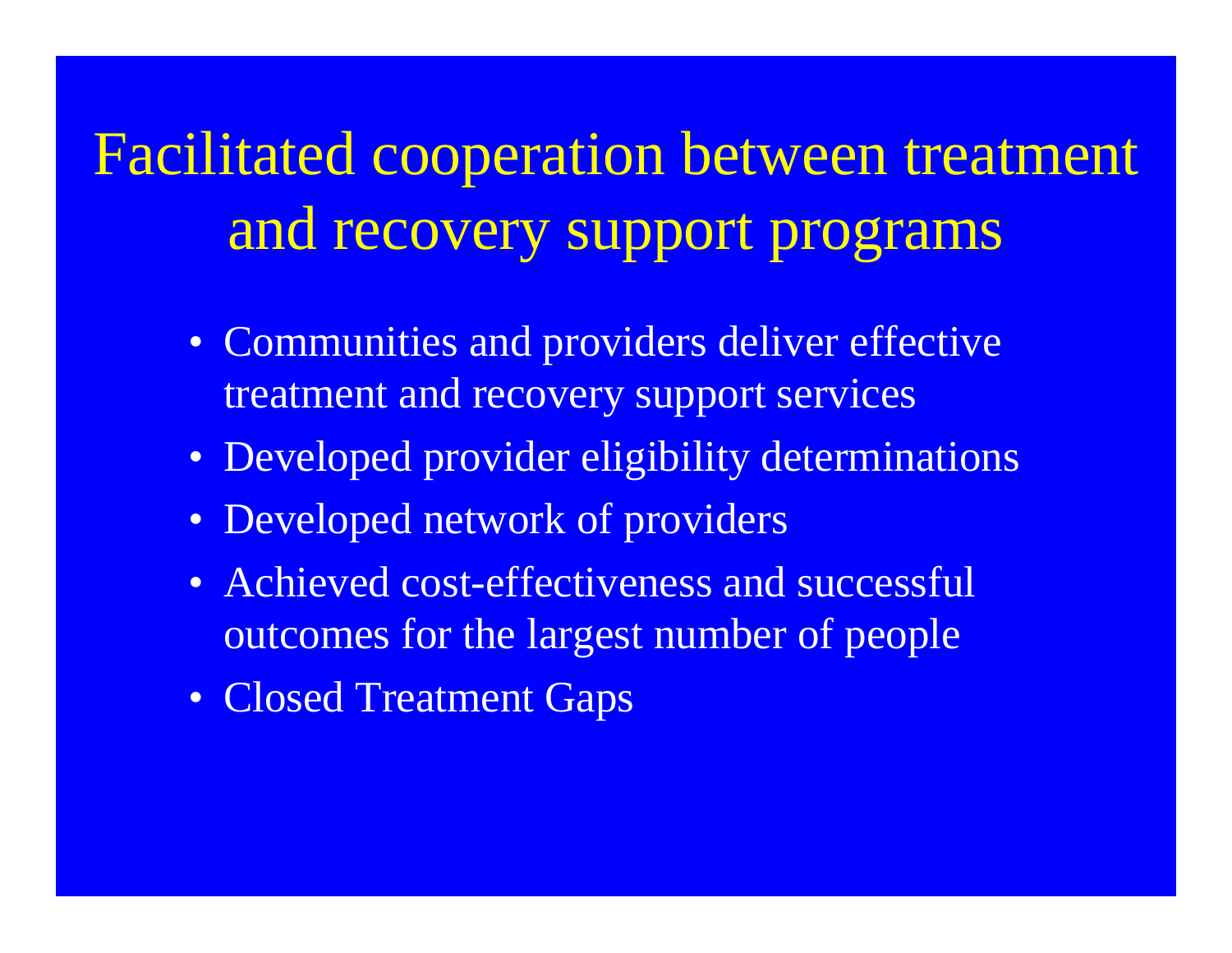## Target Clients Serviced

- The ATR Program has exceeded its target of clients served of 50,000 clients.
- Over 62,000 clients have been served by the Program since its inception through March 31, 2006.
	- This represents a coverage rate of 126%. In other words, 26% more clients have been served than were originally projected.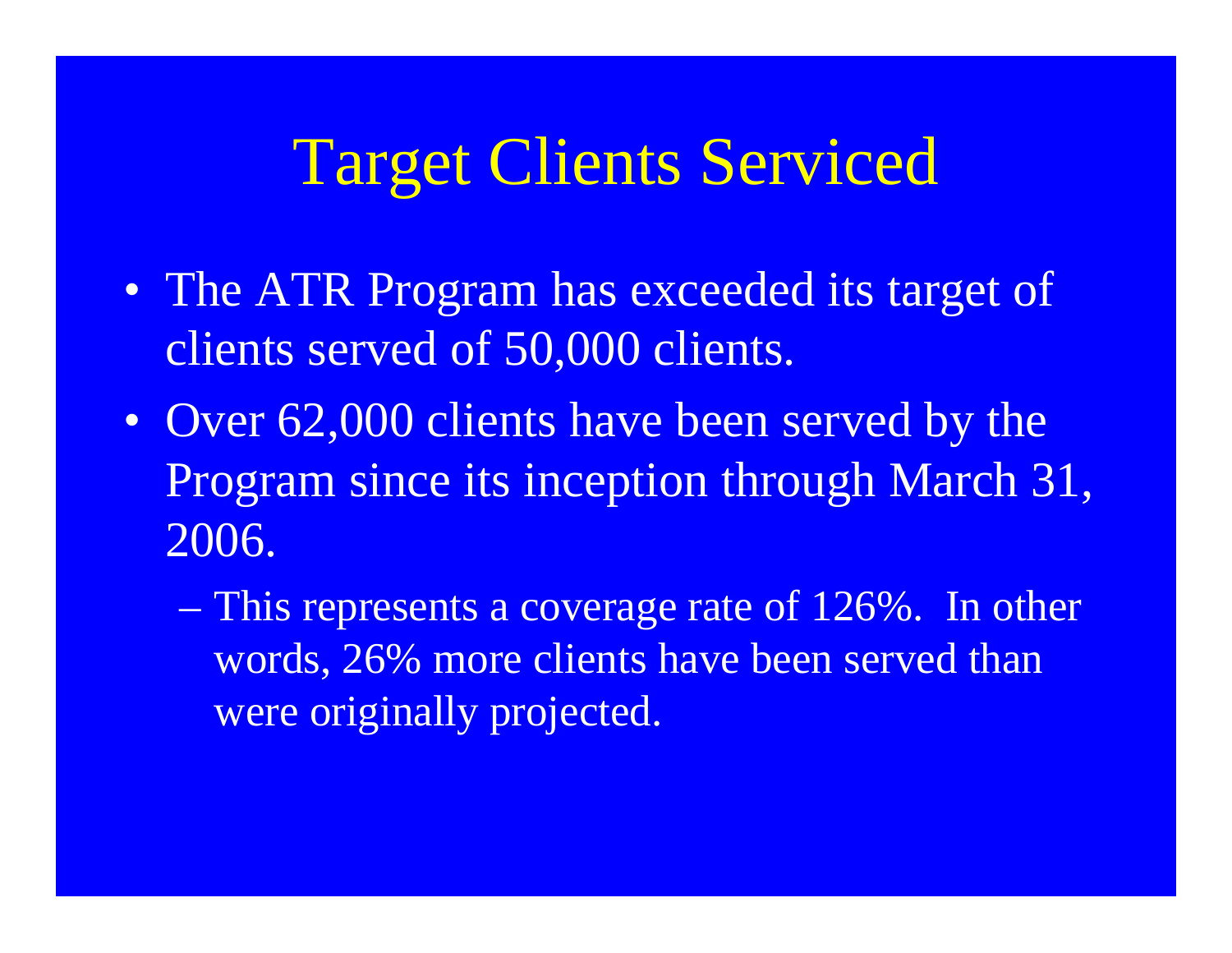# ATR Data

- For the first time, all States and CRIHB have been able to successfully upload all data through March 31, 2006.
- All technical problems related to upload into the Services Accountability Improvement System (SAIS), appear to have been resolved.
- We are looking forward to next upload by July 31, 2006.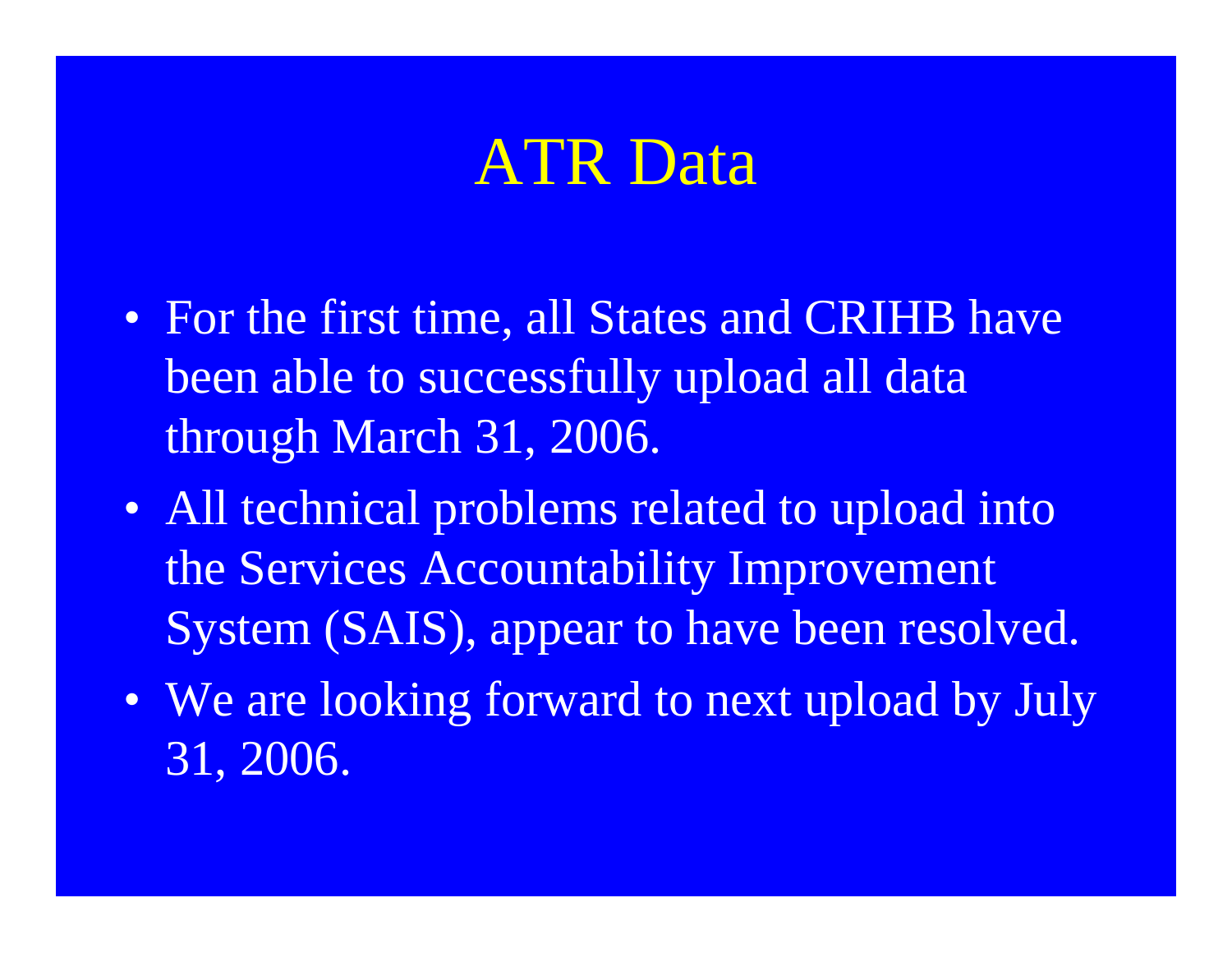#### Providing Recovery Support Services

- Over 56% of the clients for whom status and discharge data are available have received Recovery Support Services.
	- As of March 31st, 43% of dollars redeemed were redeemed for Recovery Support services.
	- For example, Connecticut spearheaded a collaborative research project with Yale University to determine which RSS are most effective in helping individuals sustain recovery.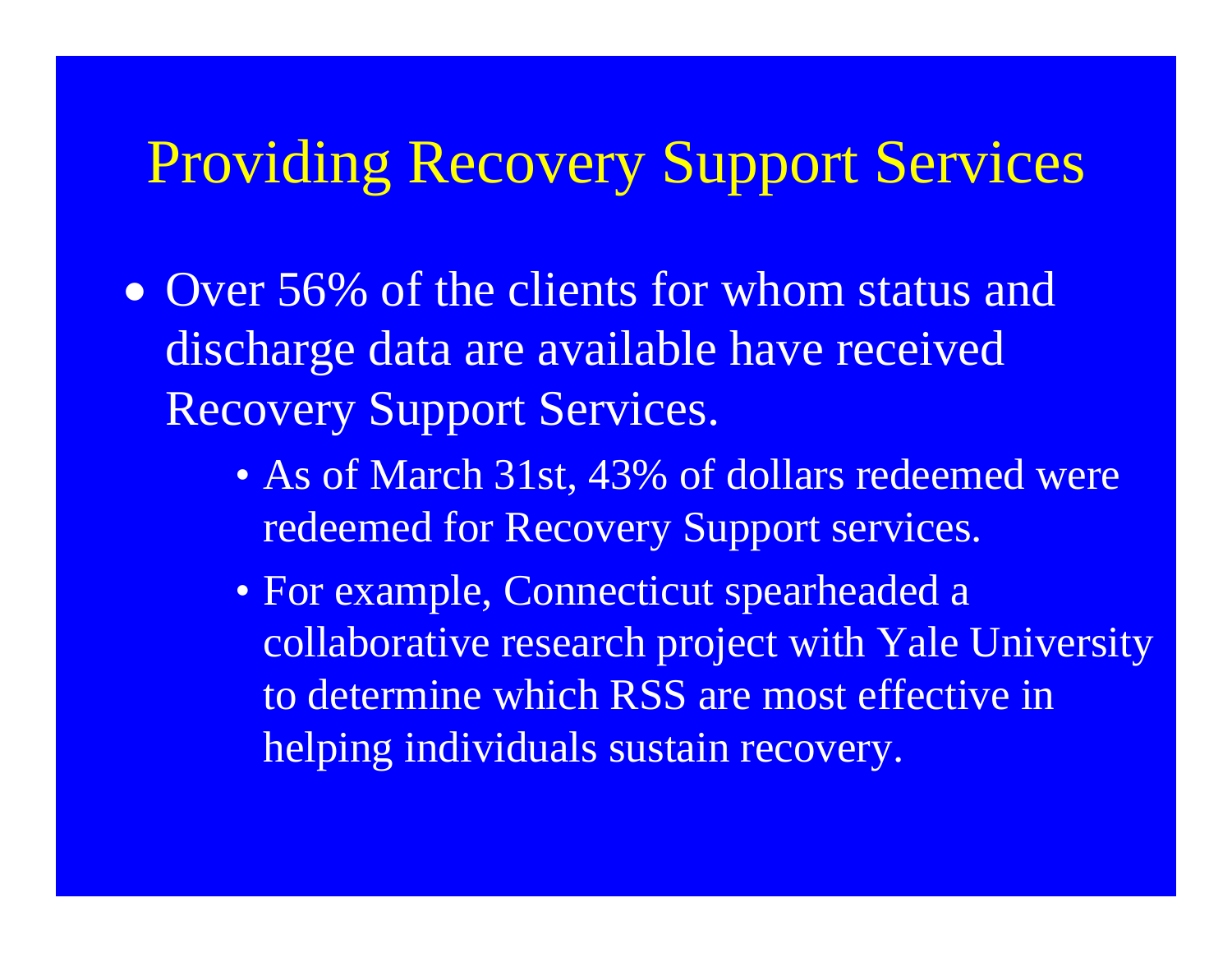## Faith-based Participation in ATR

- SAIS data indicates about 30% of \$\$\$ redeemed for clinical/recovery support services by vouchers (\$48,491,942) had been redeemed by faith-based organizations.
- Accounted for about 21% (552 FBO out of 2,661 RSS providers) of all RSS providers redeeming vouchers.
- Accounted for approximately 33% (366 FBOs out of 1097 clinical treatment providers) of all clinical treatment providers redeeming vouchers.
- Teen Challenge providers are enrolled in 9 of the 15 ATR states.

Note: Information date is March 31, 2006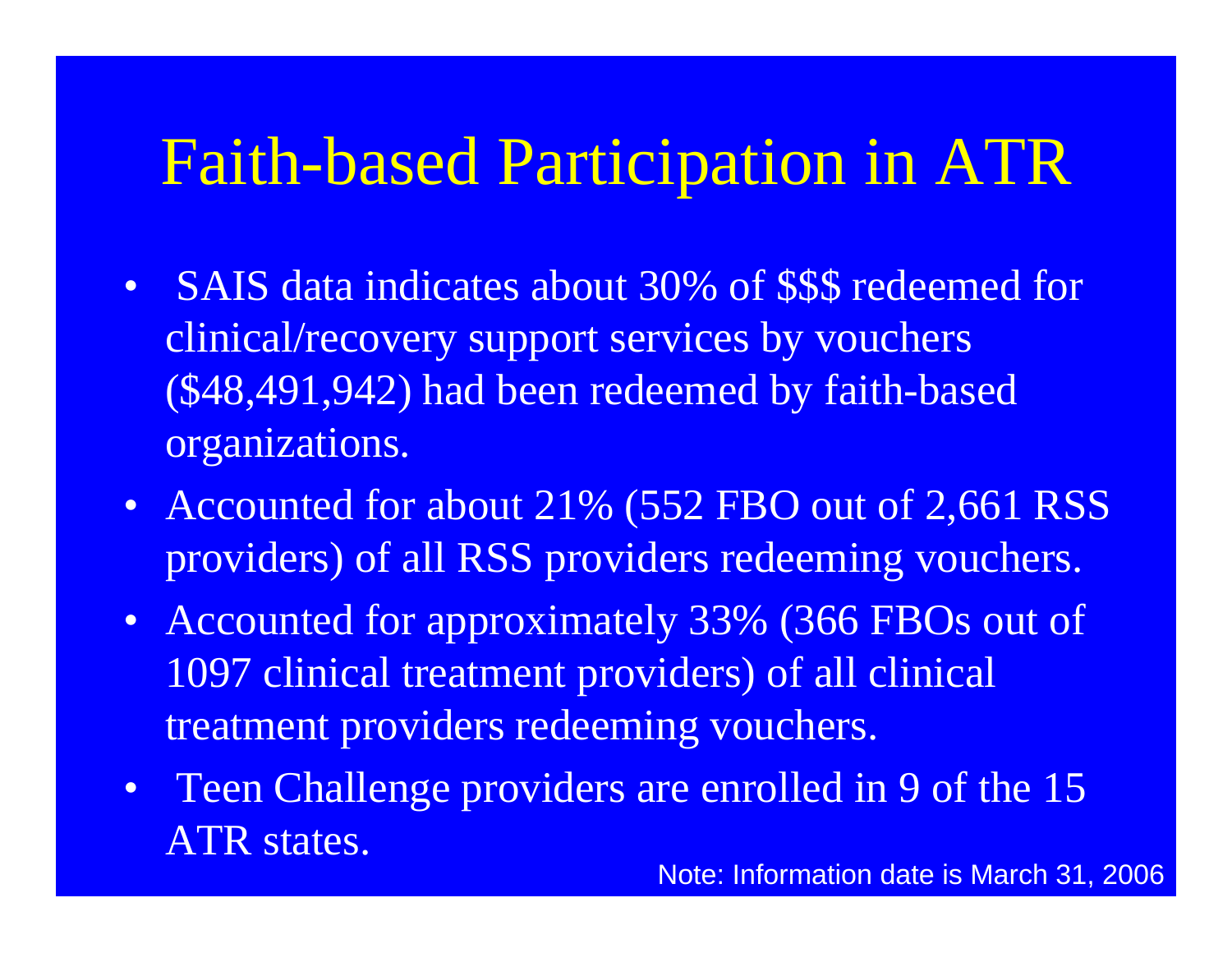#### Current Expectations for Grantees

- Grantees are expected to provide services through the period for which funding is provided.
- Grantees are expected to continue to tailor services to the individual
	- $\mathcal{L}_{\mathcal{A}}$  May require continued creativity to identify new services
- Grantees are expected to continue reporting on accomplishments with money spent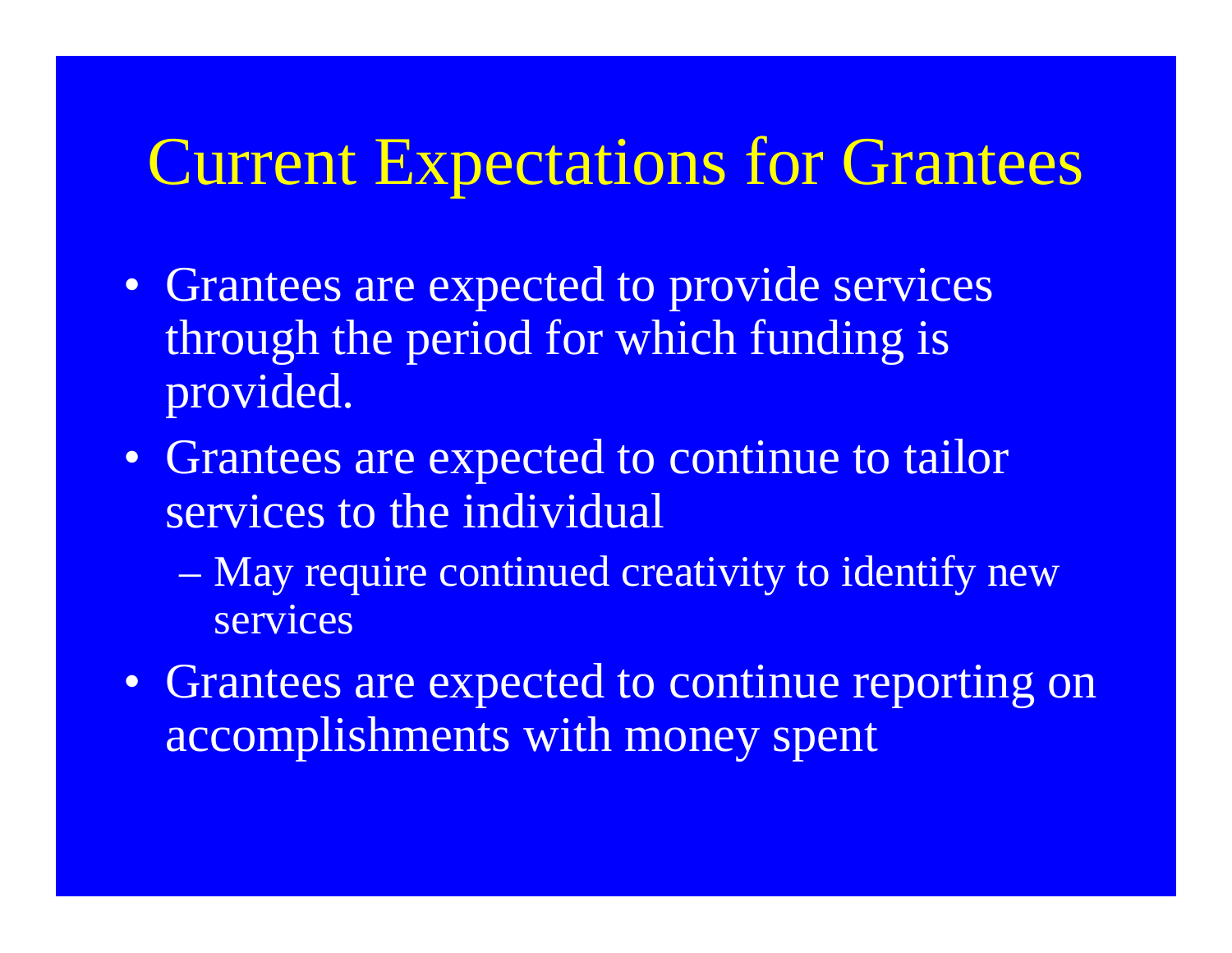#### ATR and PRI

- The initiative will harness the resources and experience of faith-based and community organizations in providing newly released prisoners with job training and placement services, and voluntary mentoring support.
- Additional tool to ATR success.
- Partnership with Department of Labor.
- Further information can be obtained on this initiative at this conference.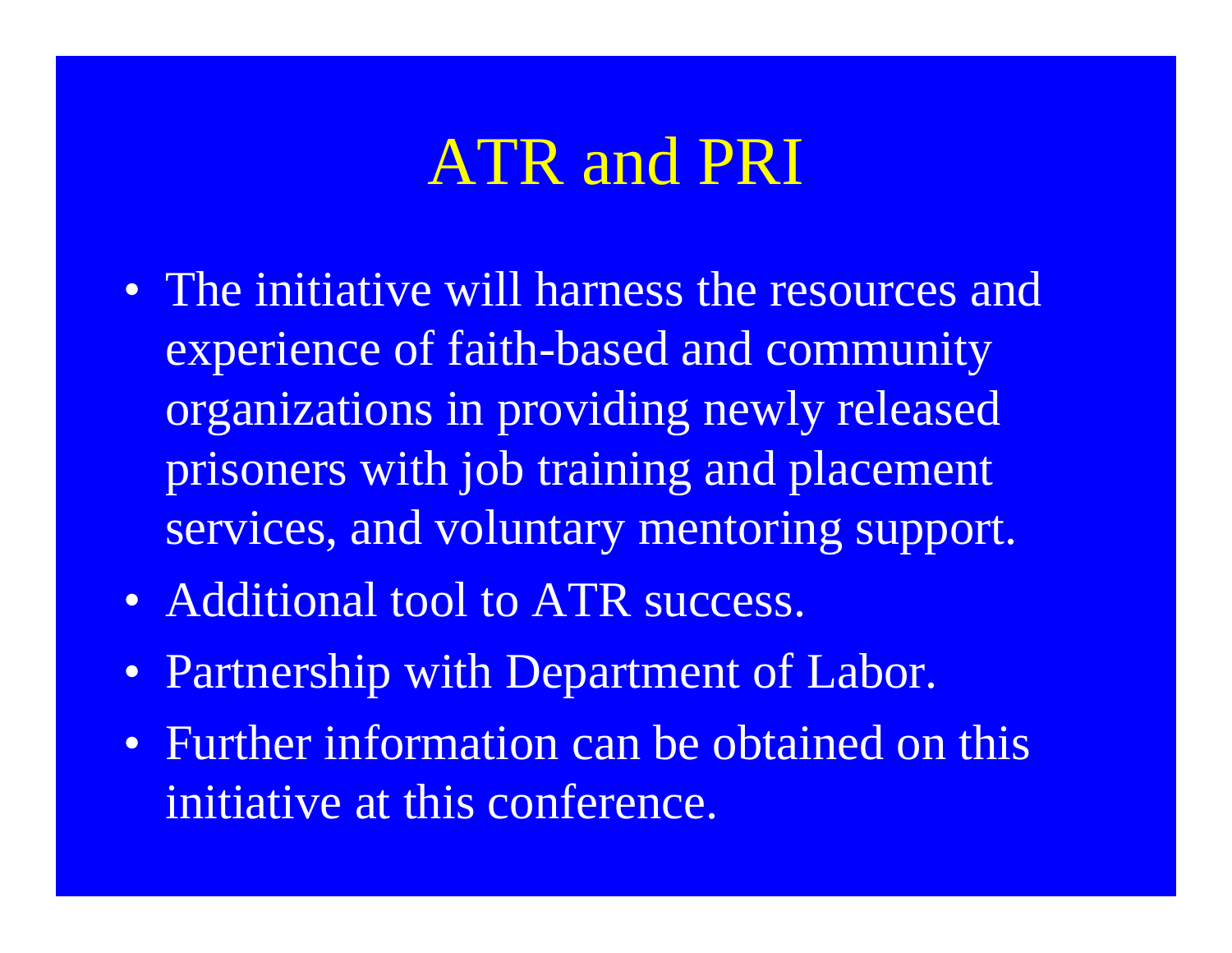## New Development: ATR, FBO Transition Coordinator

- In the upcoming months CSAT will begin a new contract aimed at improving clients' access to faith-based treatment and recovery support services.
	- **Faith-based Transition Coordinators** will become available for each grantee to assist with client care, transition from assessment to treatment or recovery support services, and other duties such as following up on client referrals.